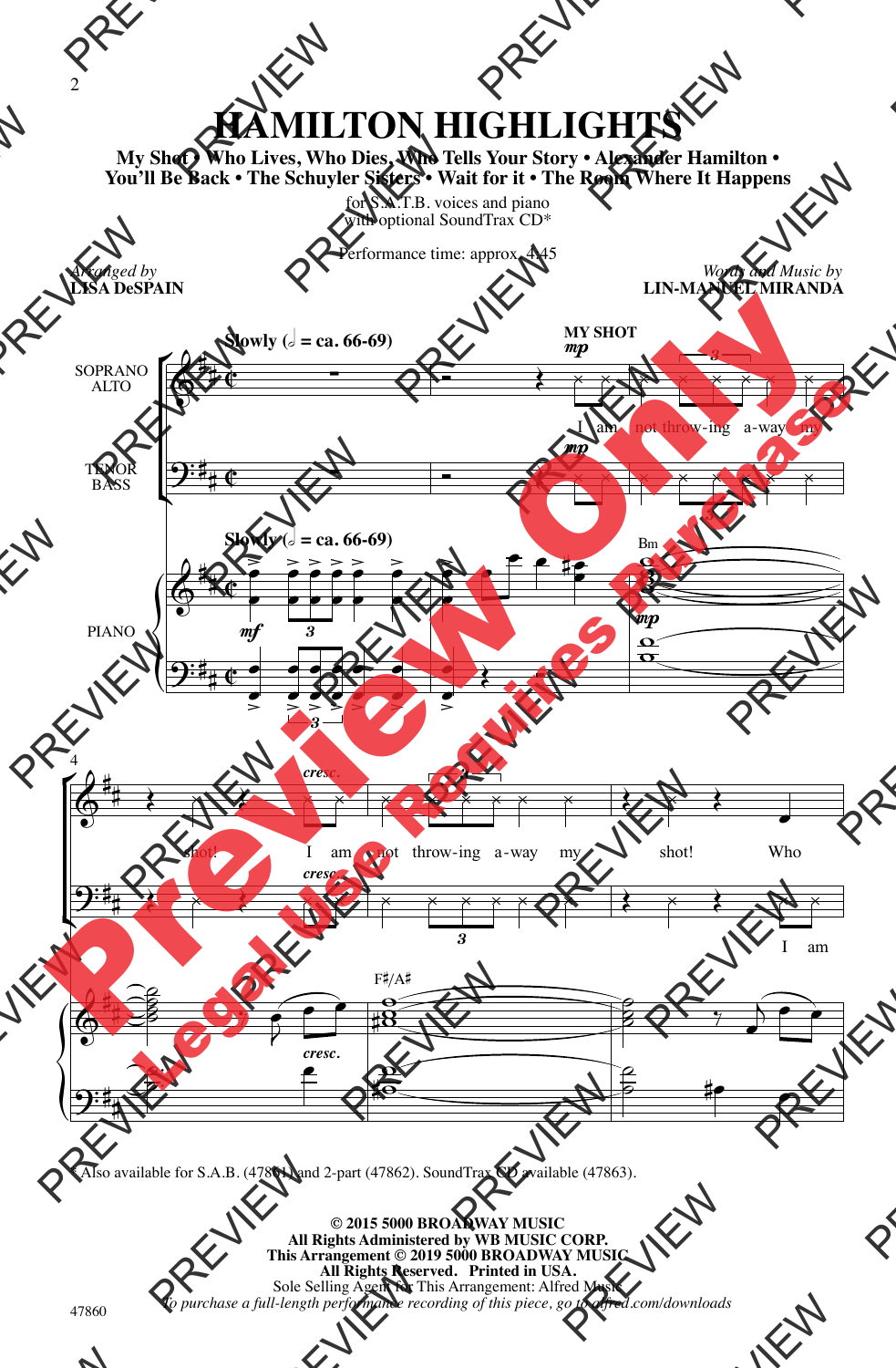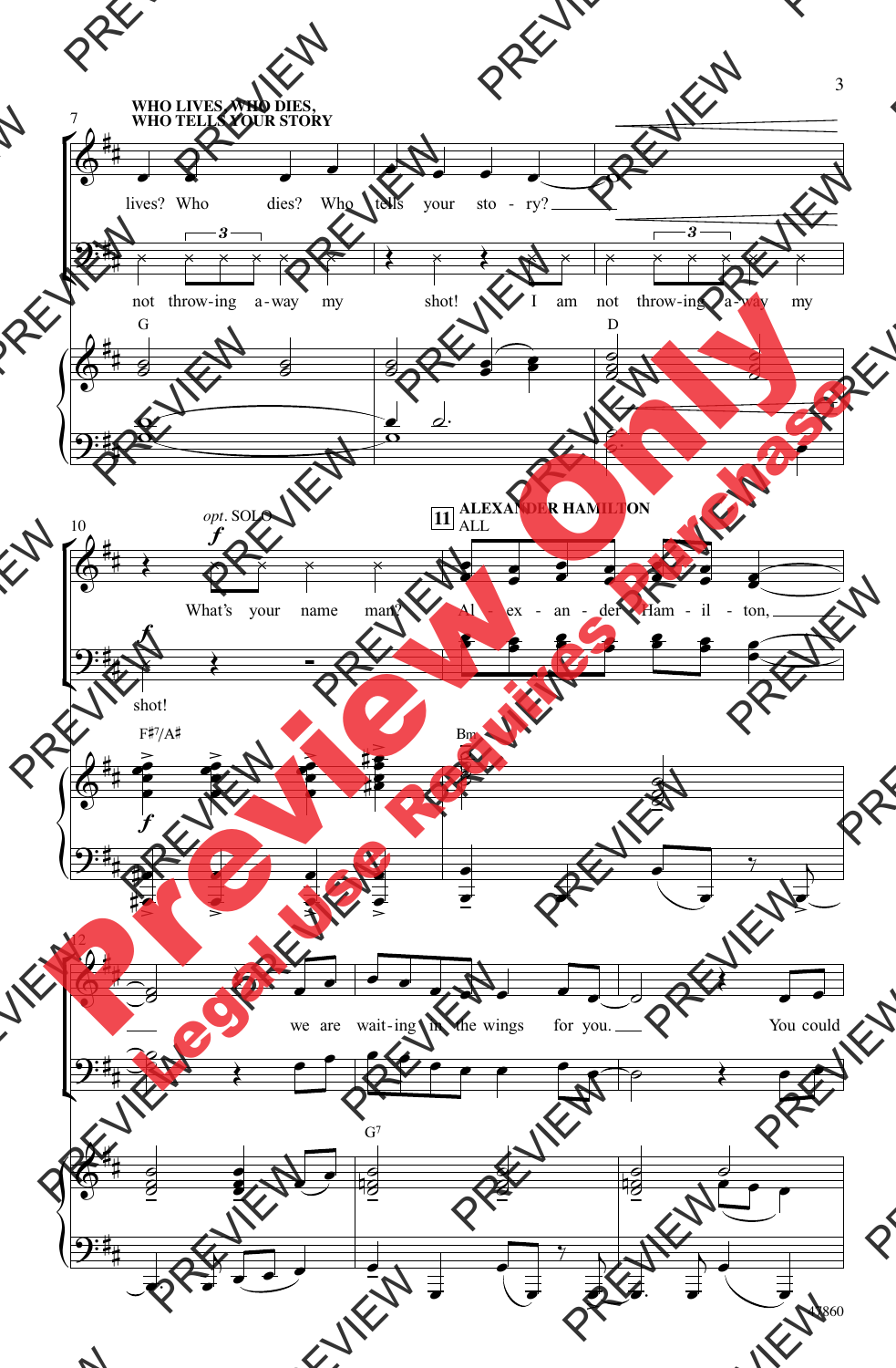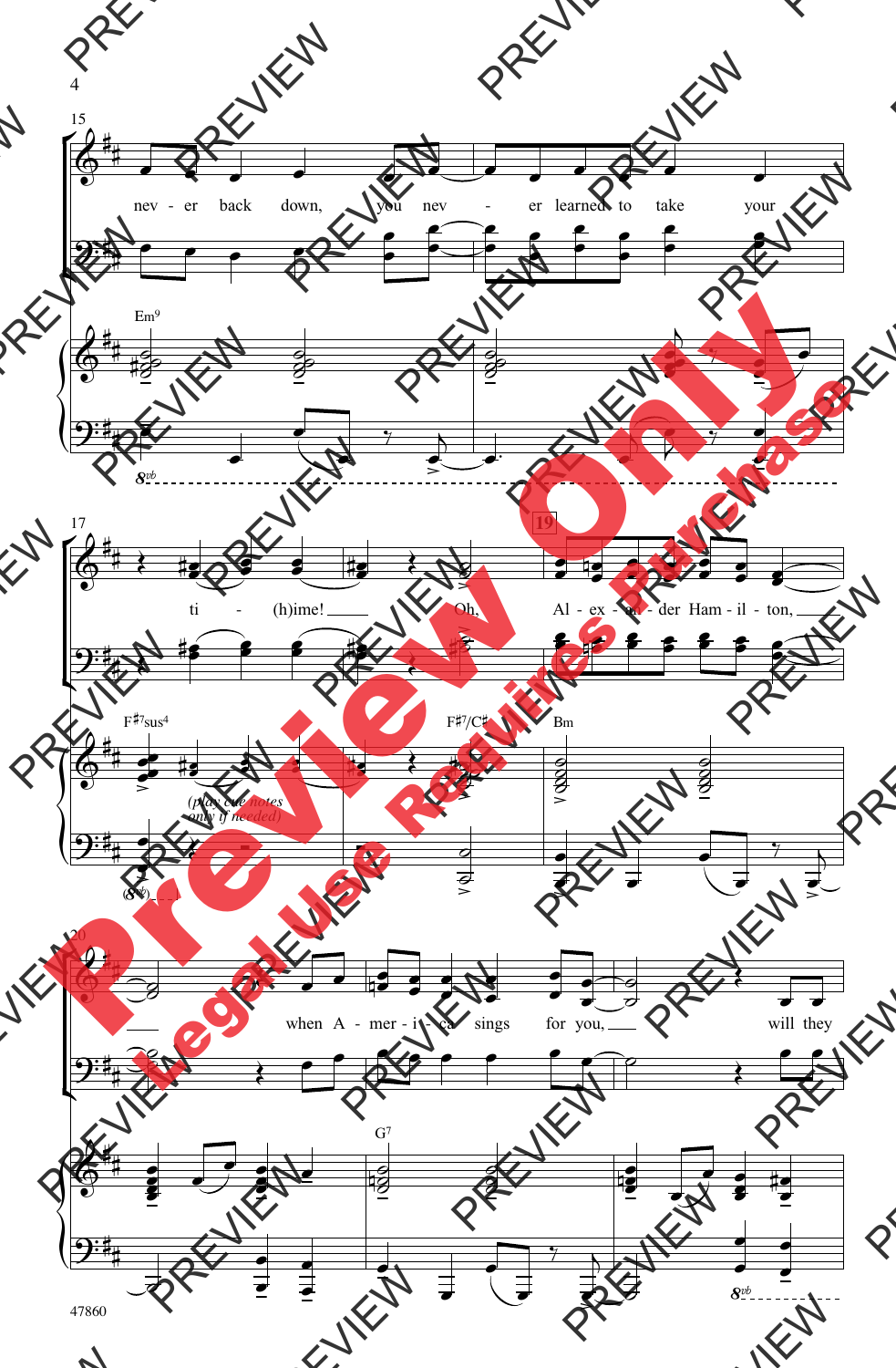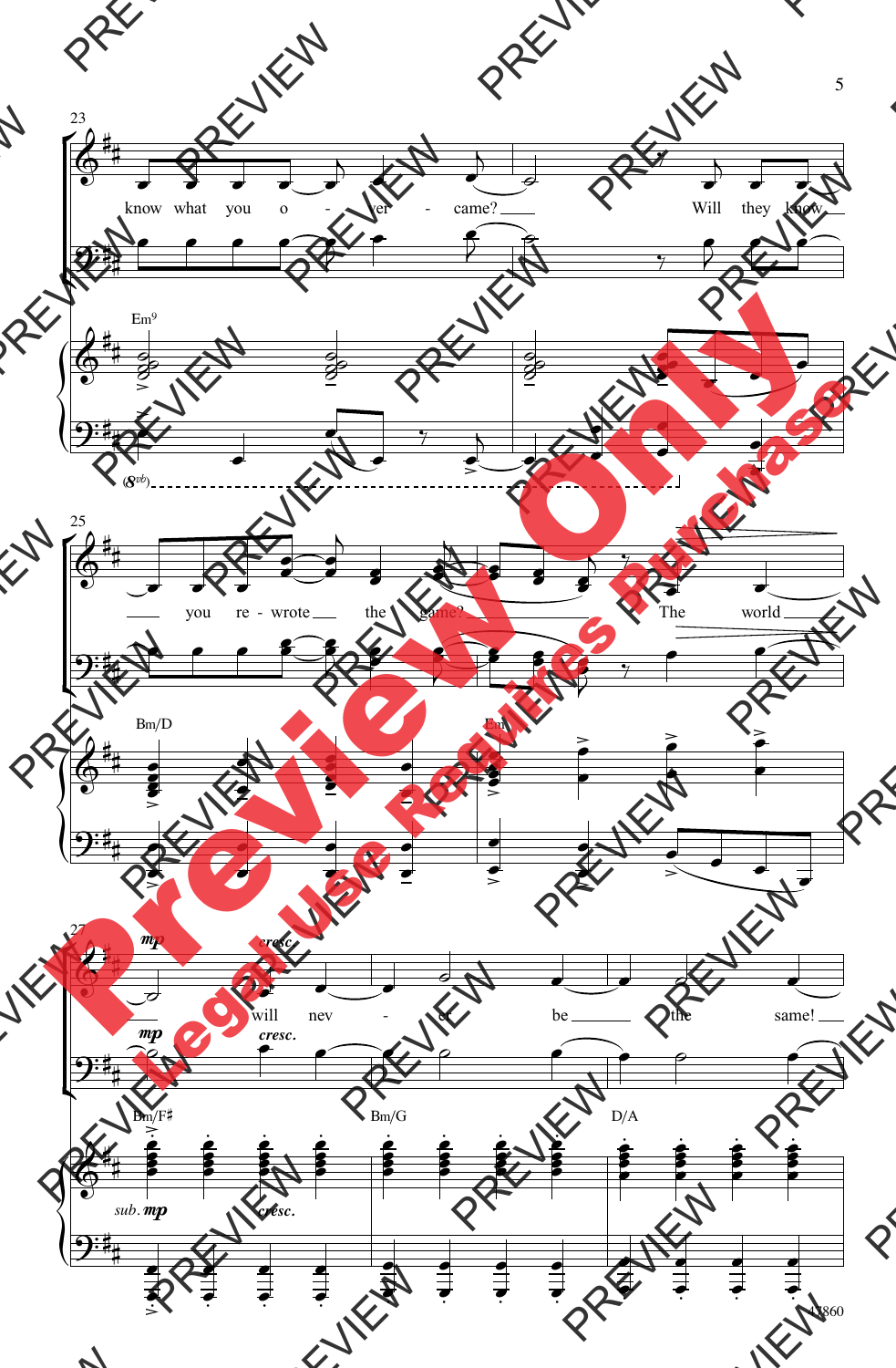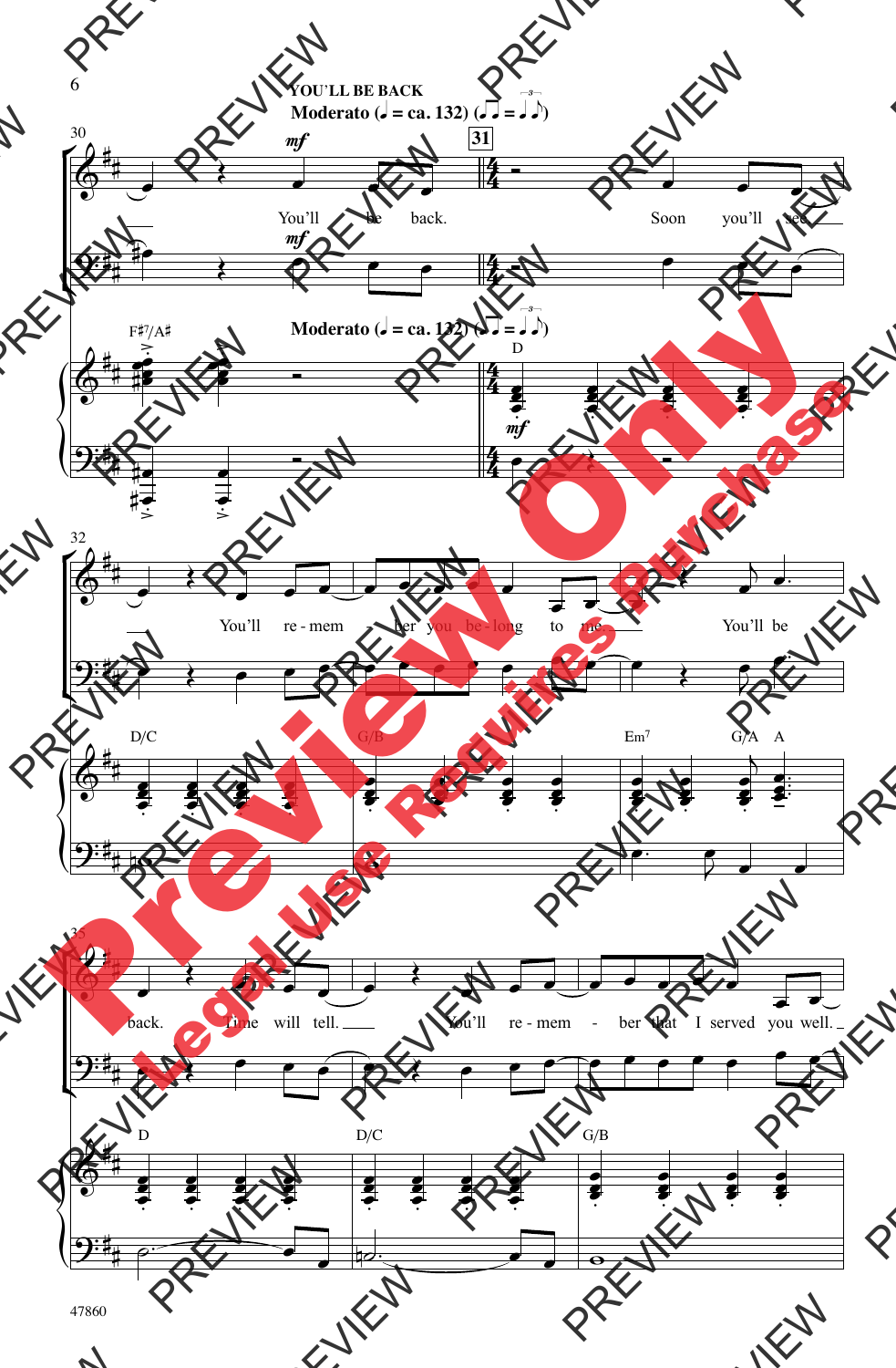

<sup>7</sup>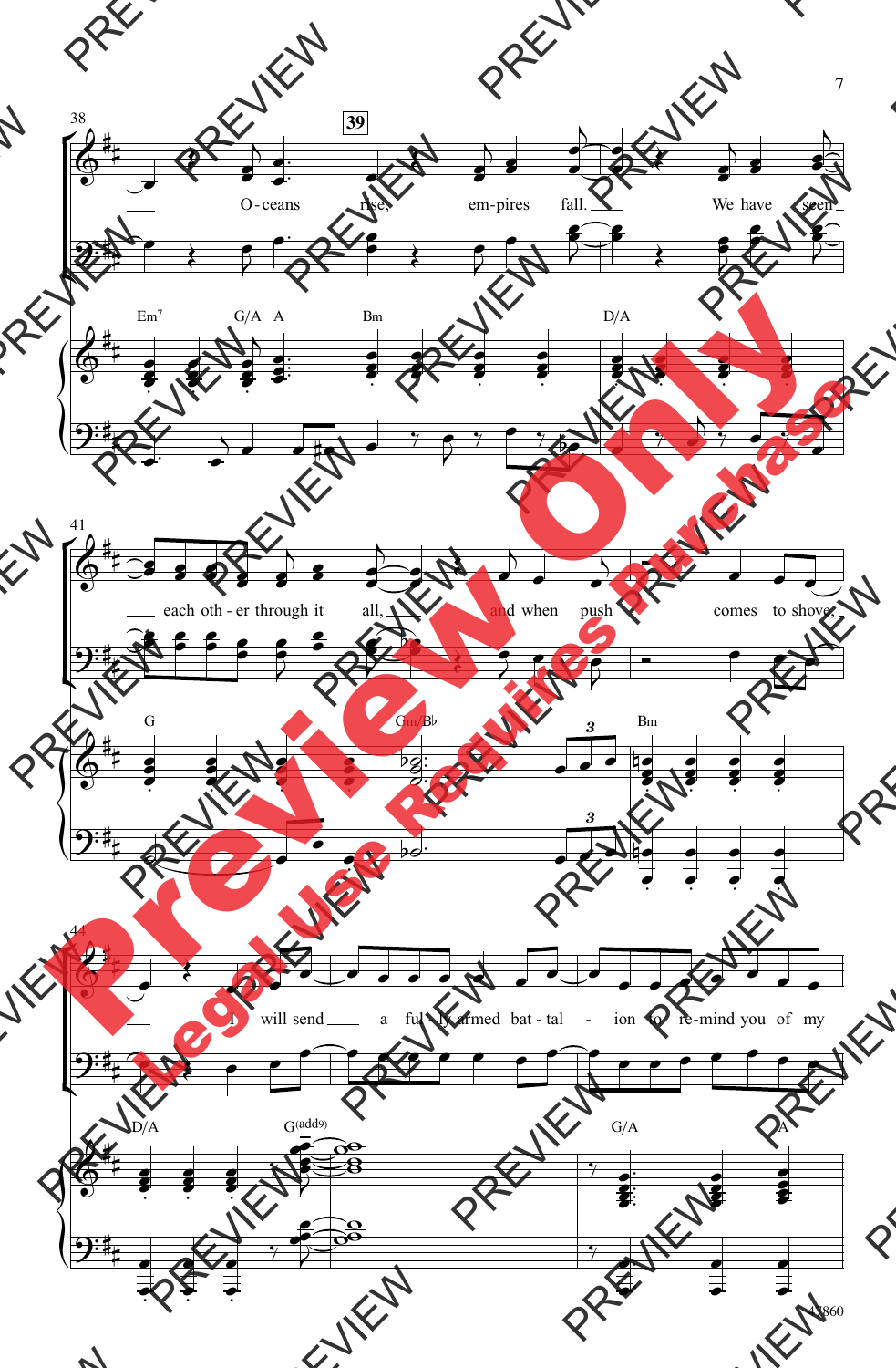

<sup>47860</sup>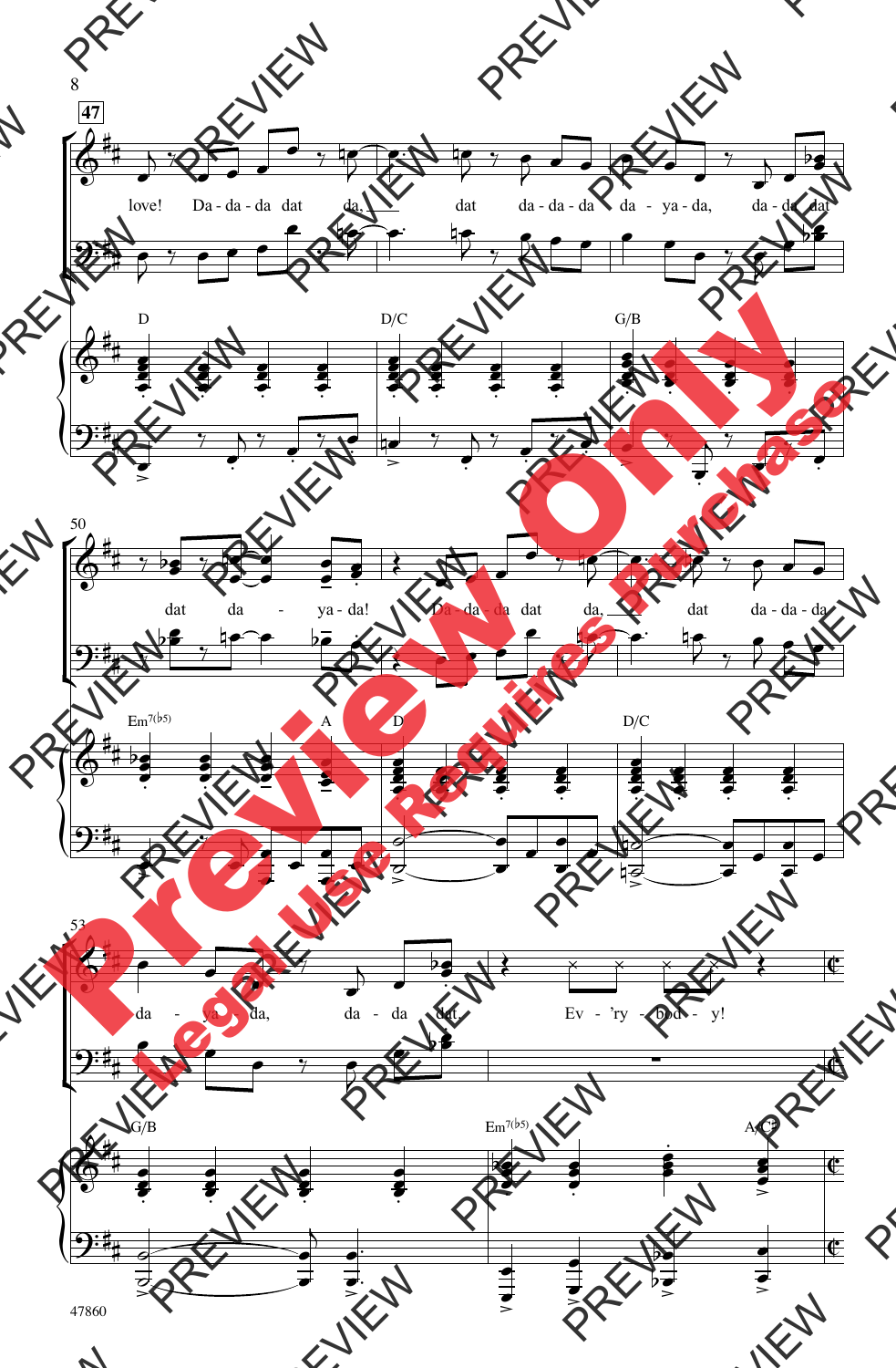

<sup>47860</sup>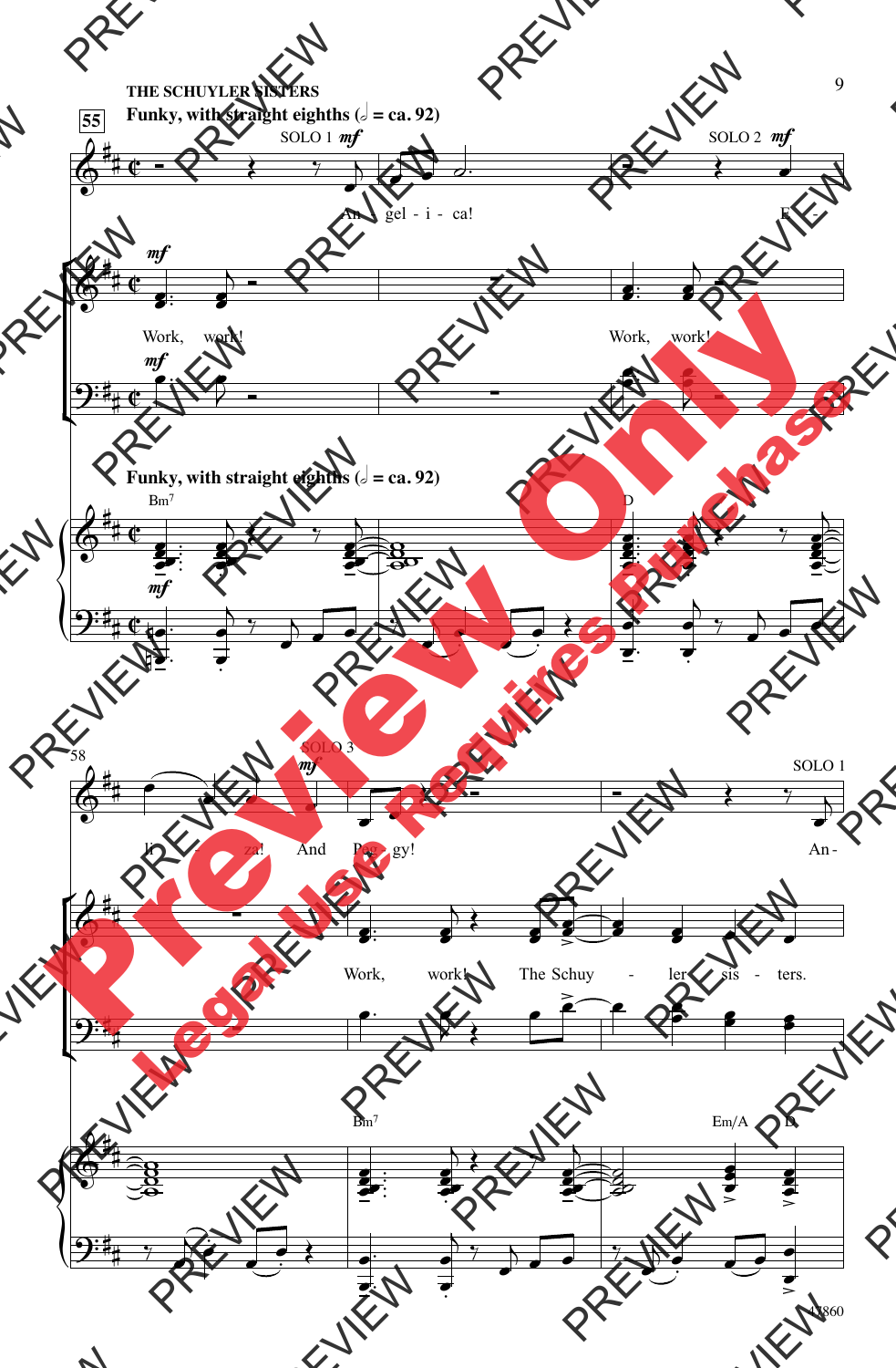![](_page_8_Figure_0.jpeg)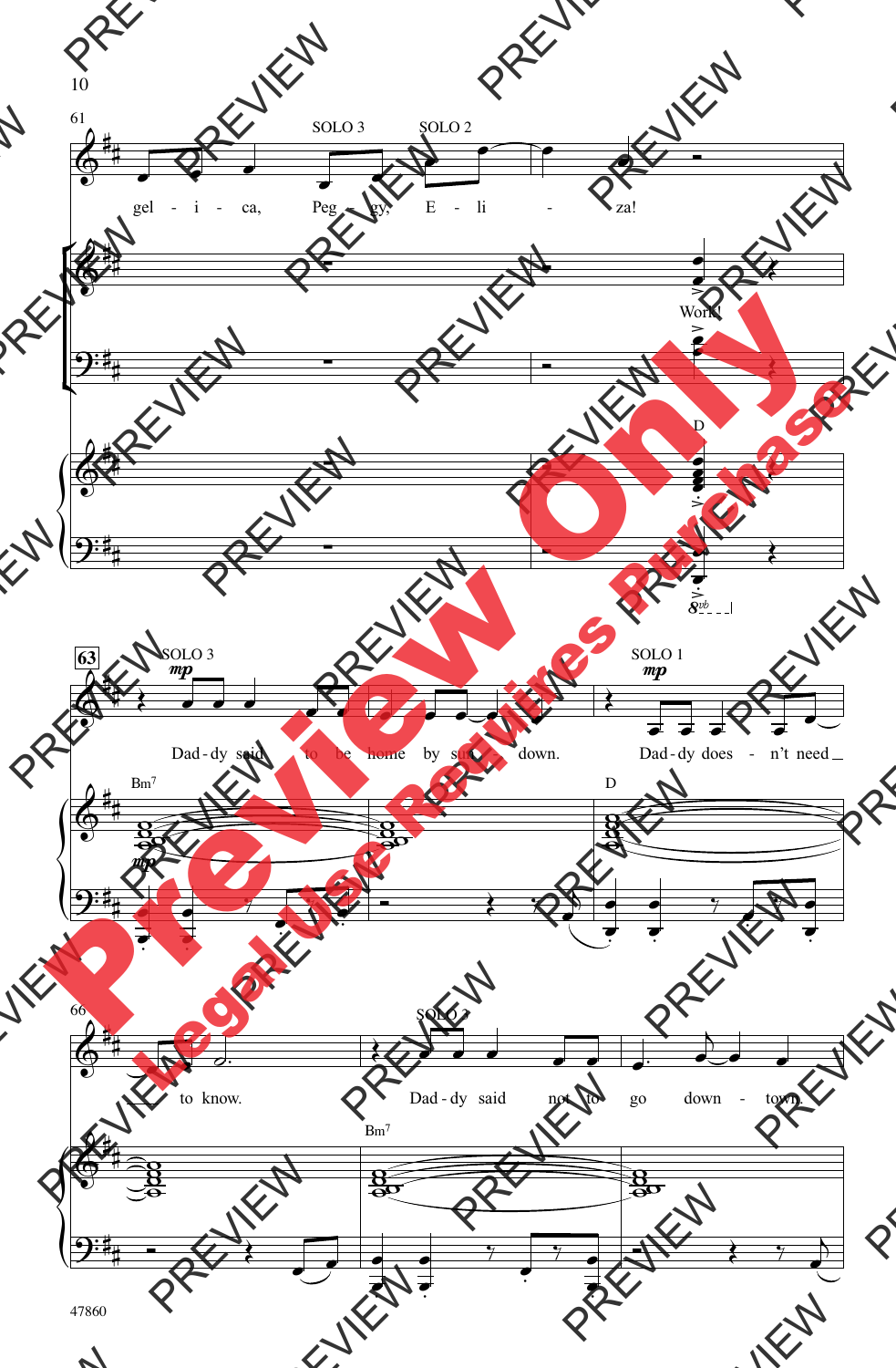![](_page_9_Figure_0.jpeg)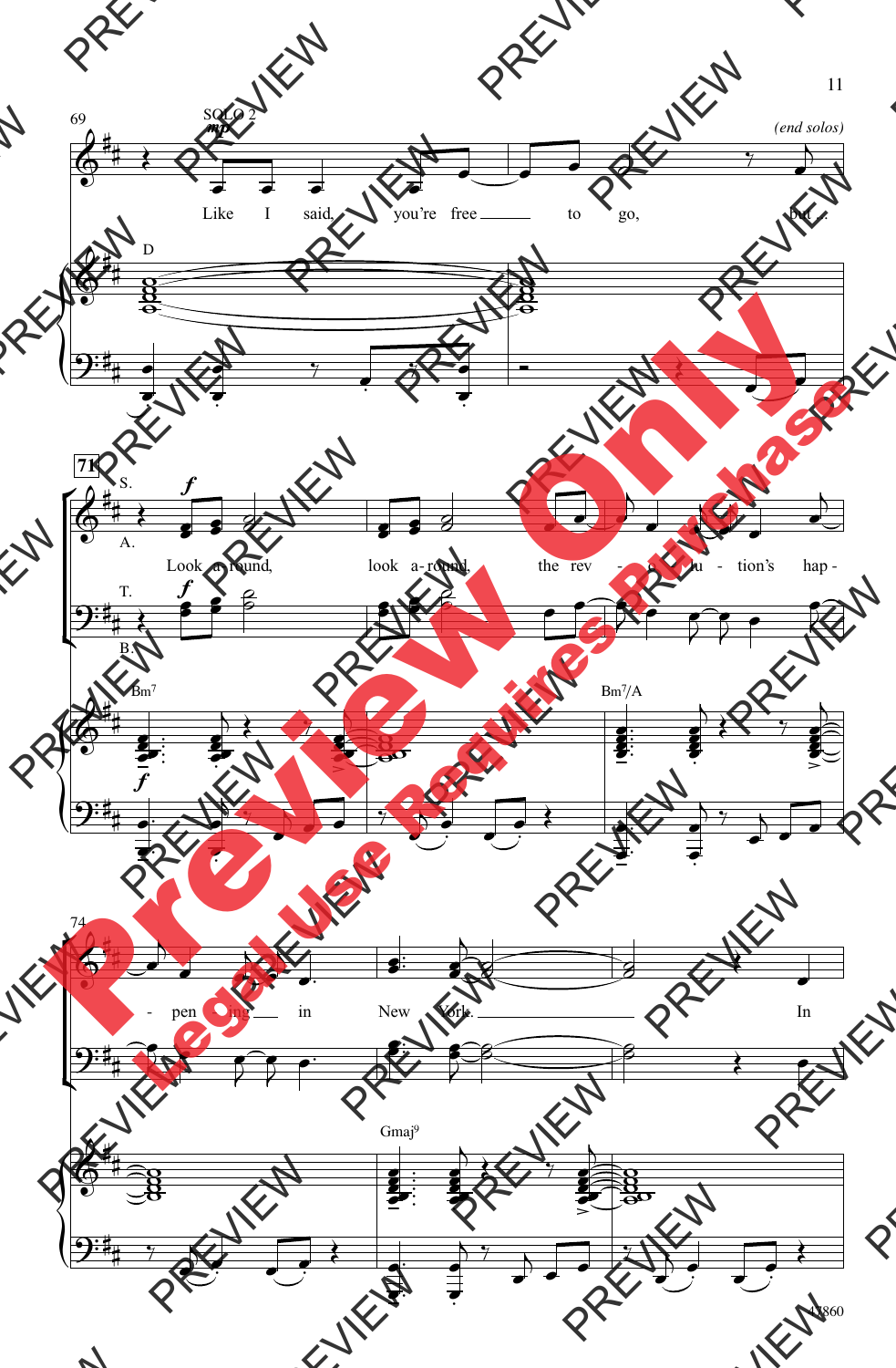![](_page_10_Figure_0.jpeg)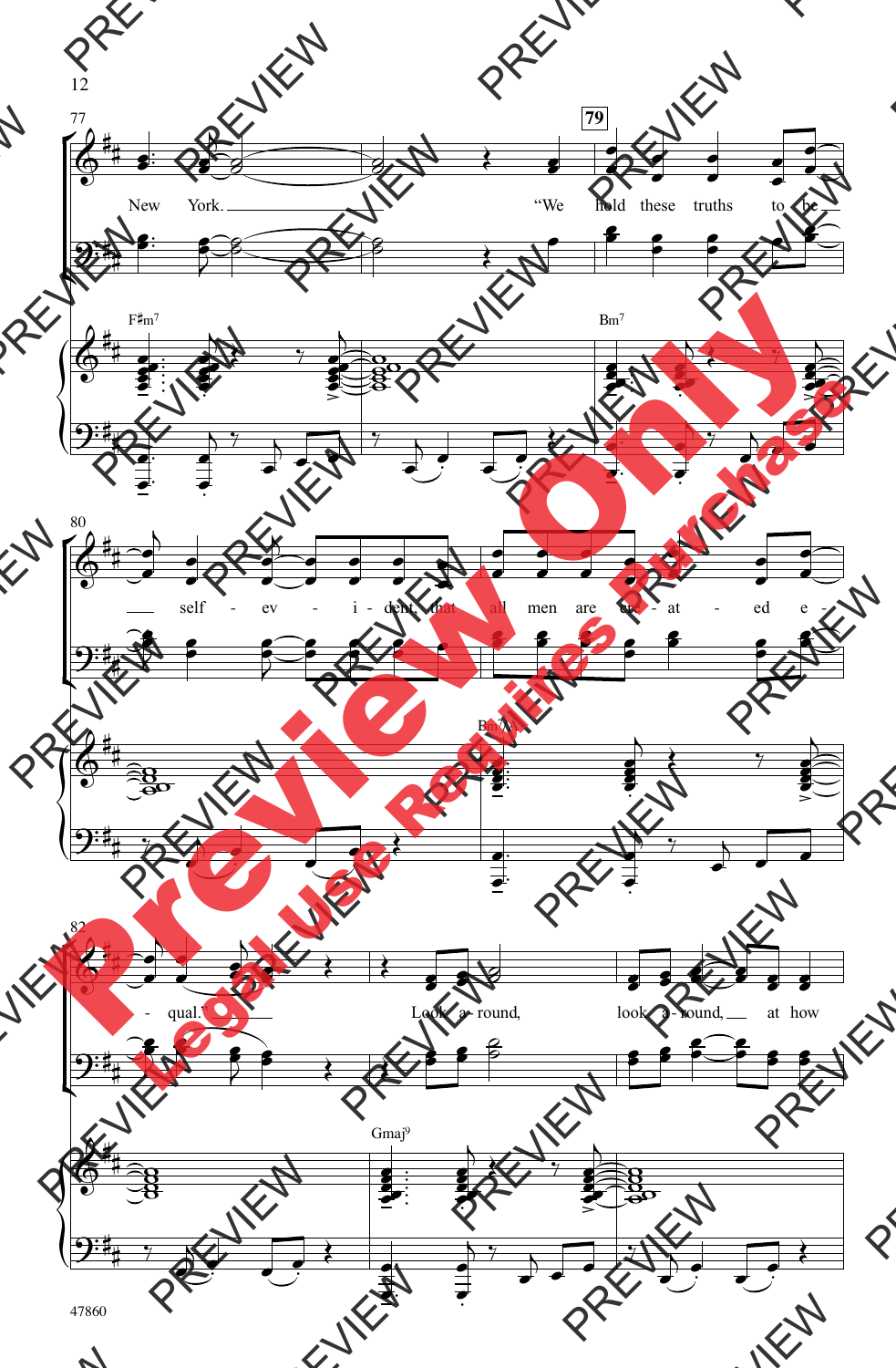![](_page_11_Figure_0.jpeg)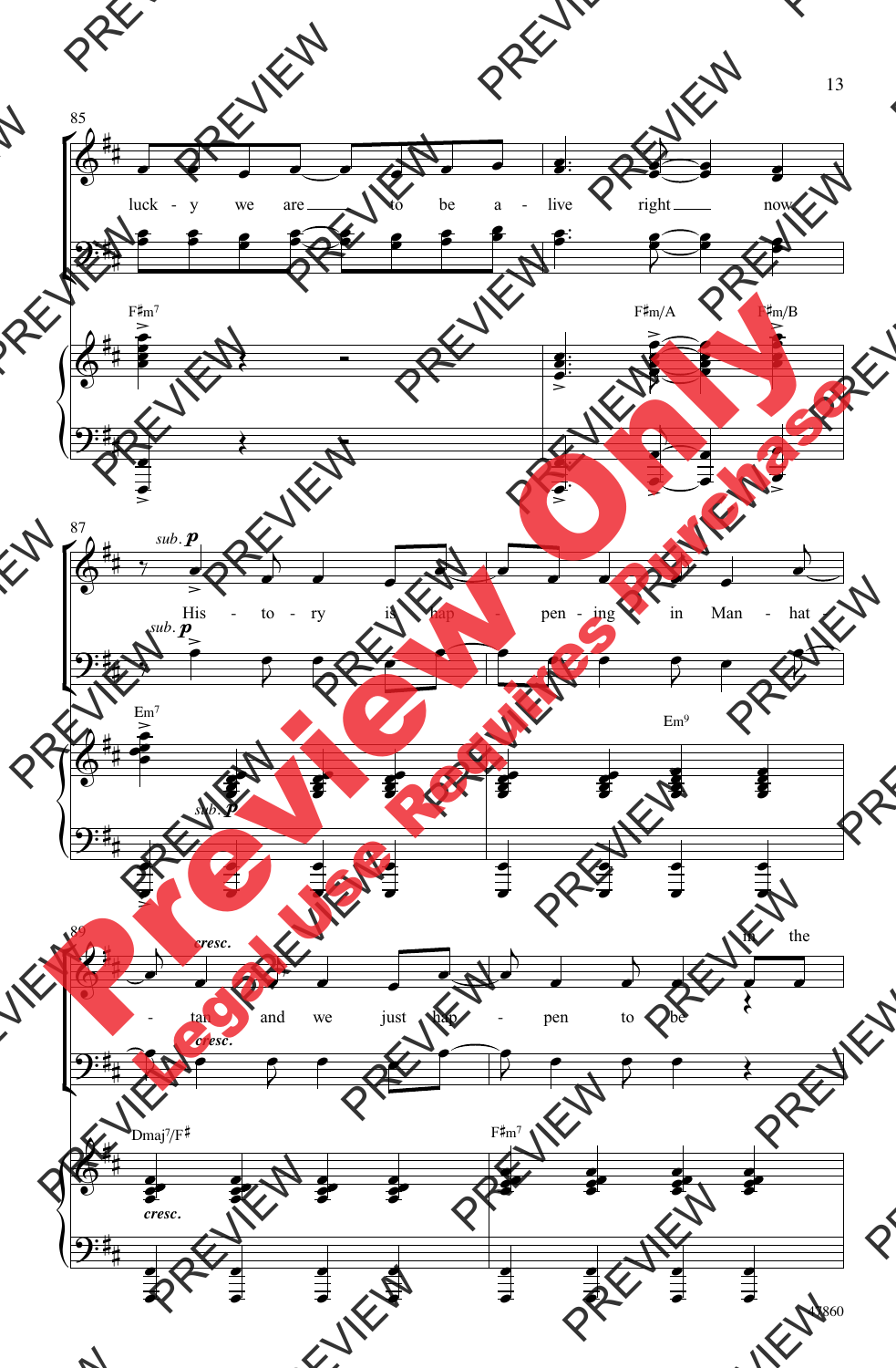![](_page_12_Figure_0.jpeg)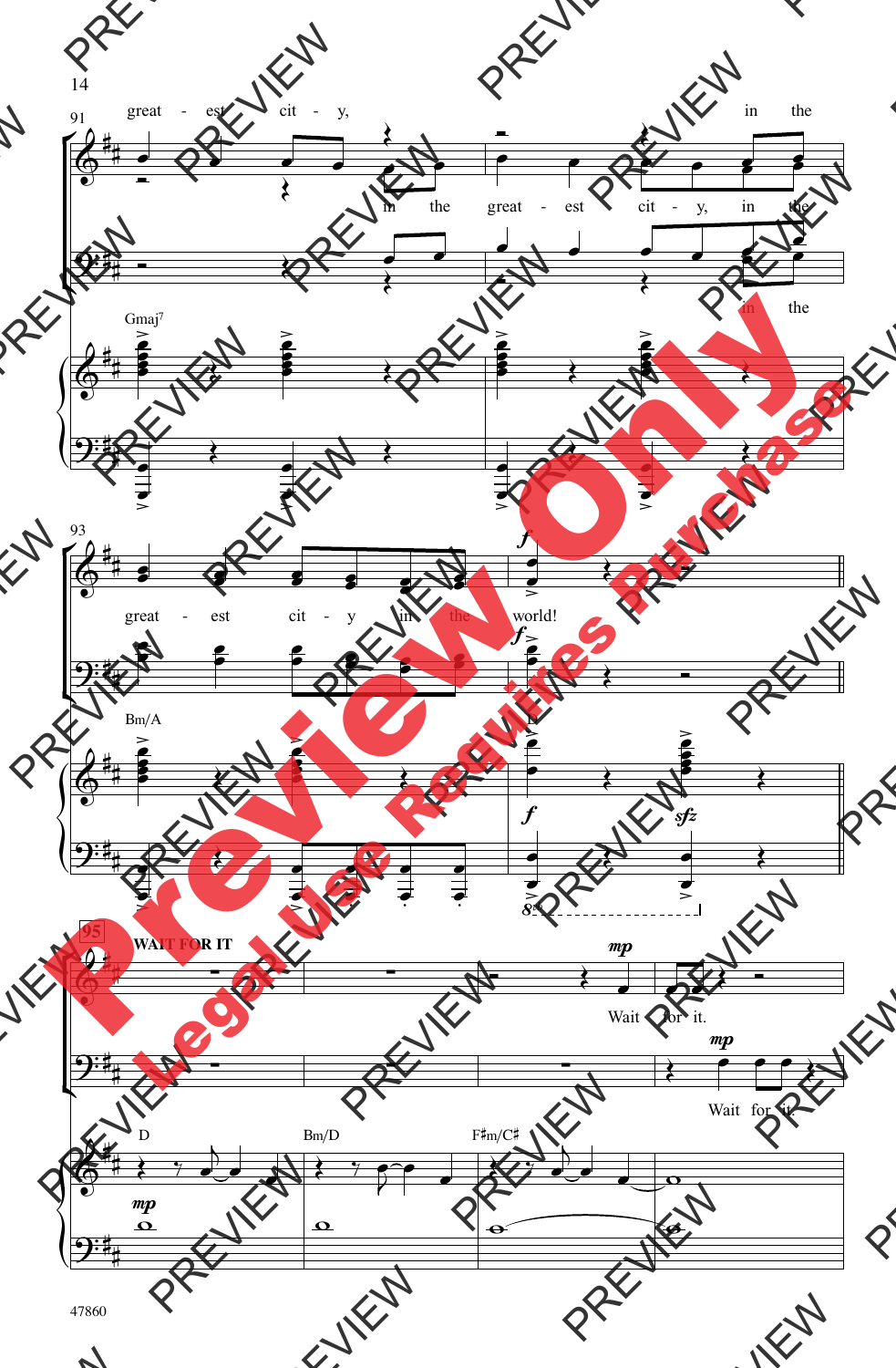![](_page_13_Figure_0.jpeg)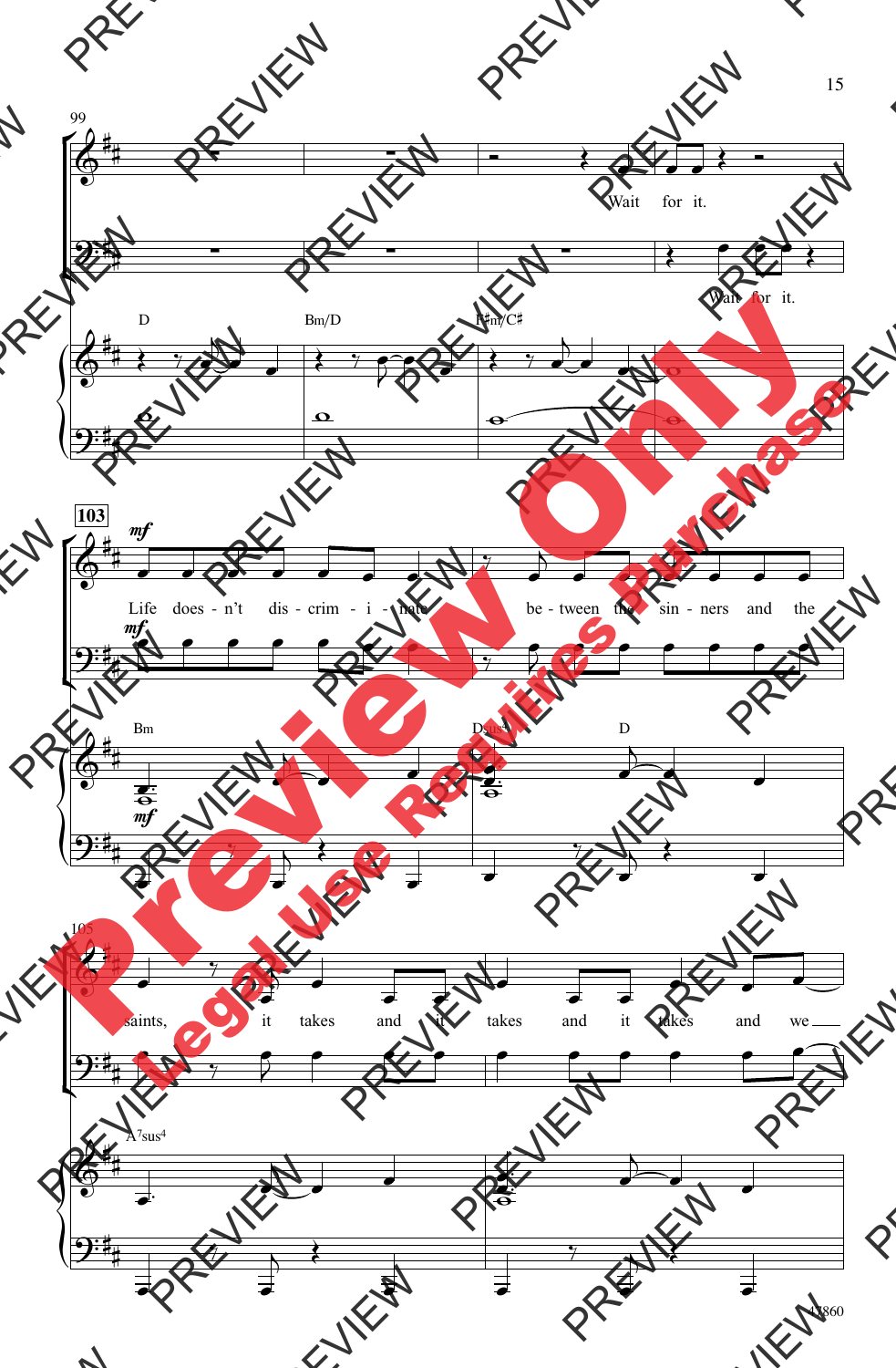![](_page_14_Figure_0.jpeg)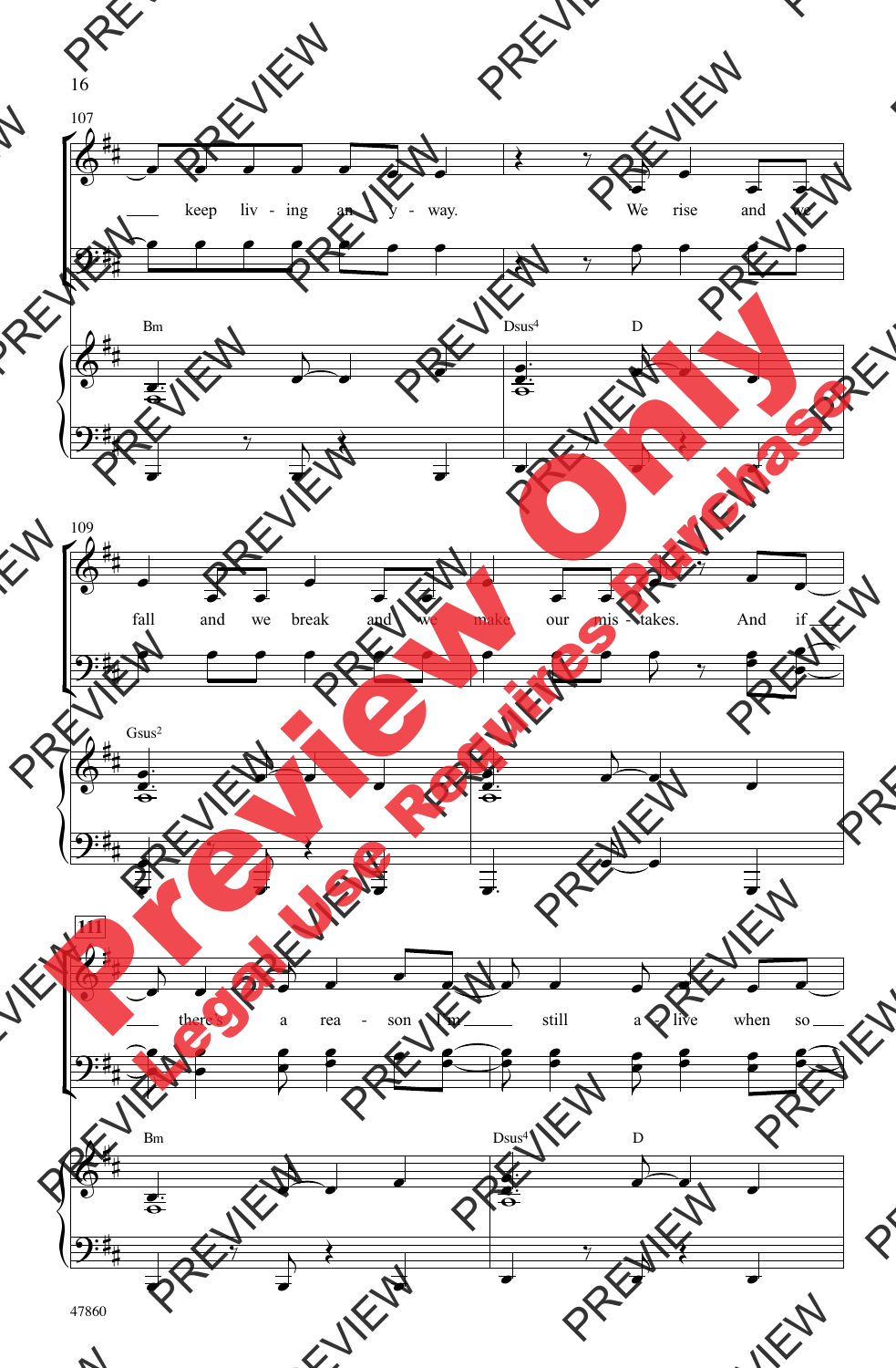![](_page_15_Figure_0.jpeg)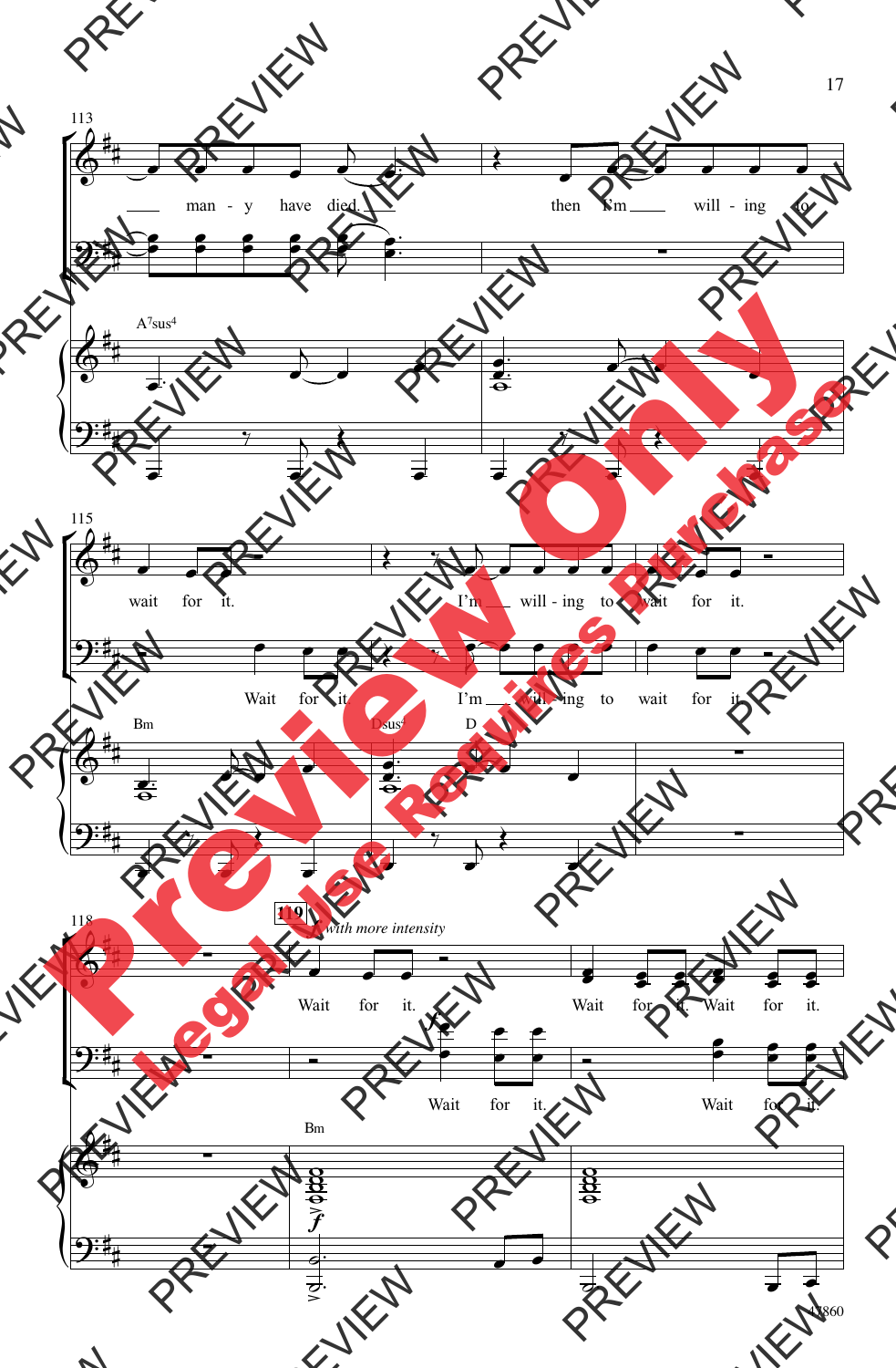![](_page_16_Figure_0.jpeg)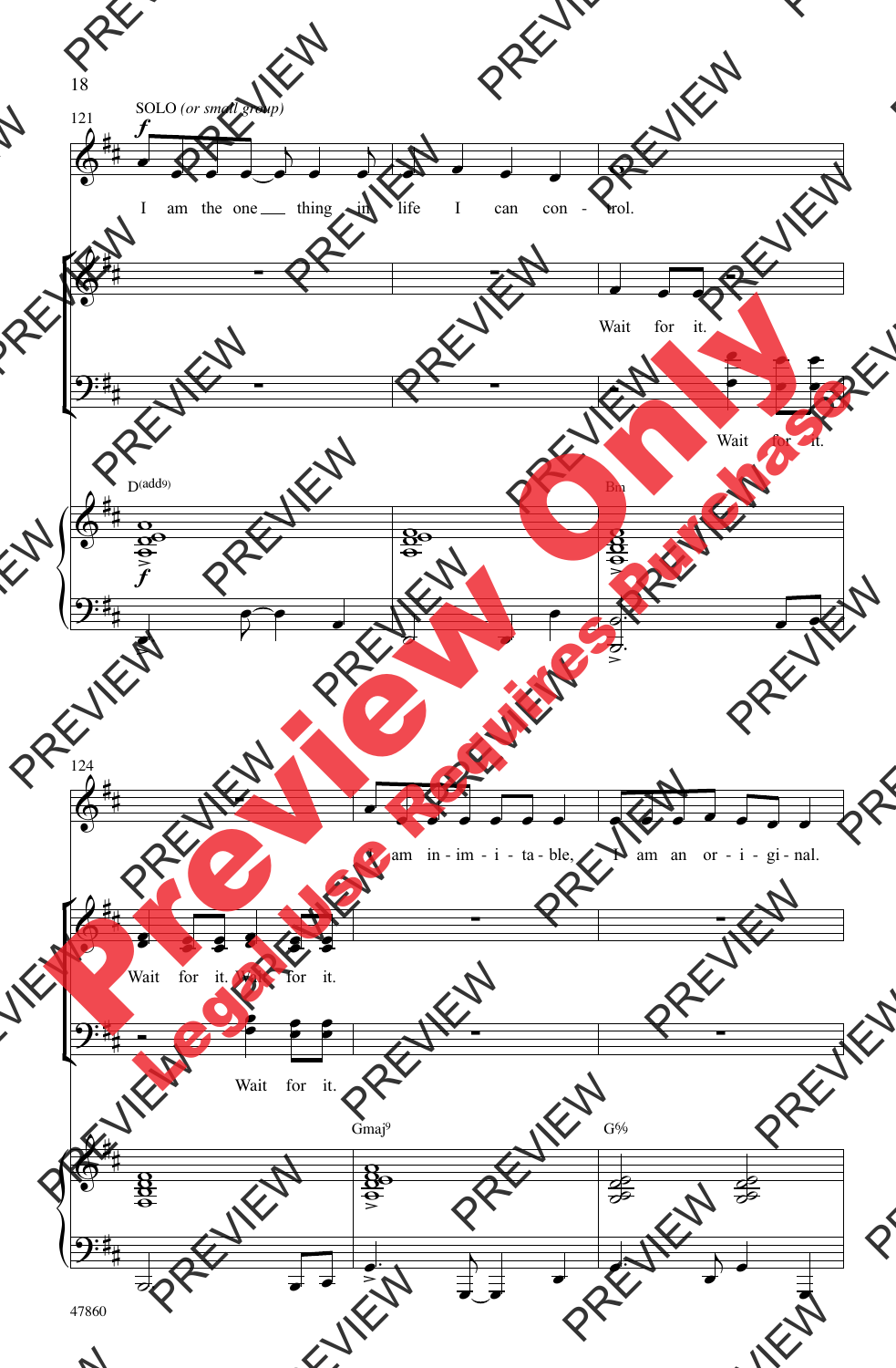![](_page_17_Figure_0.jpeg)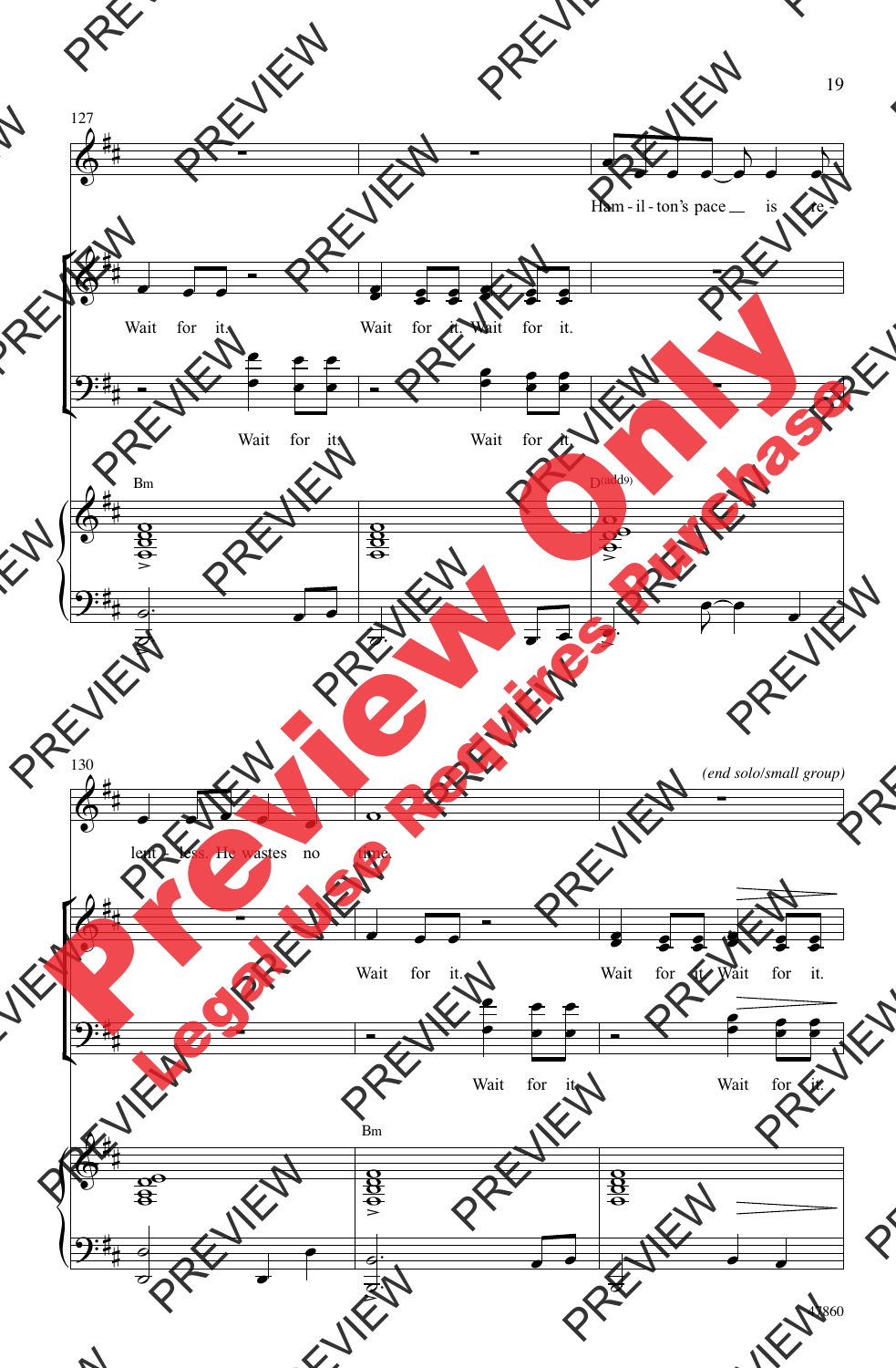![](_page_18_Figure_0.jpeg)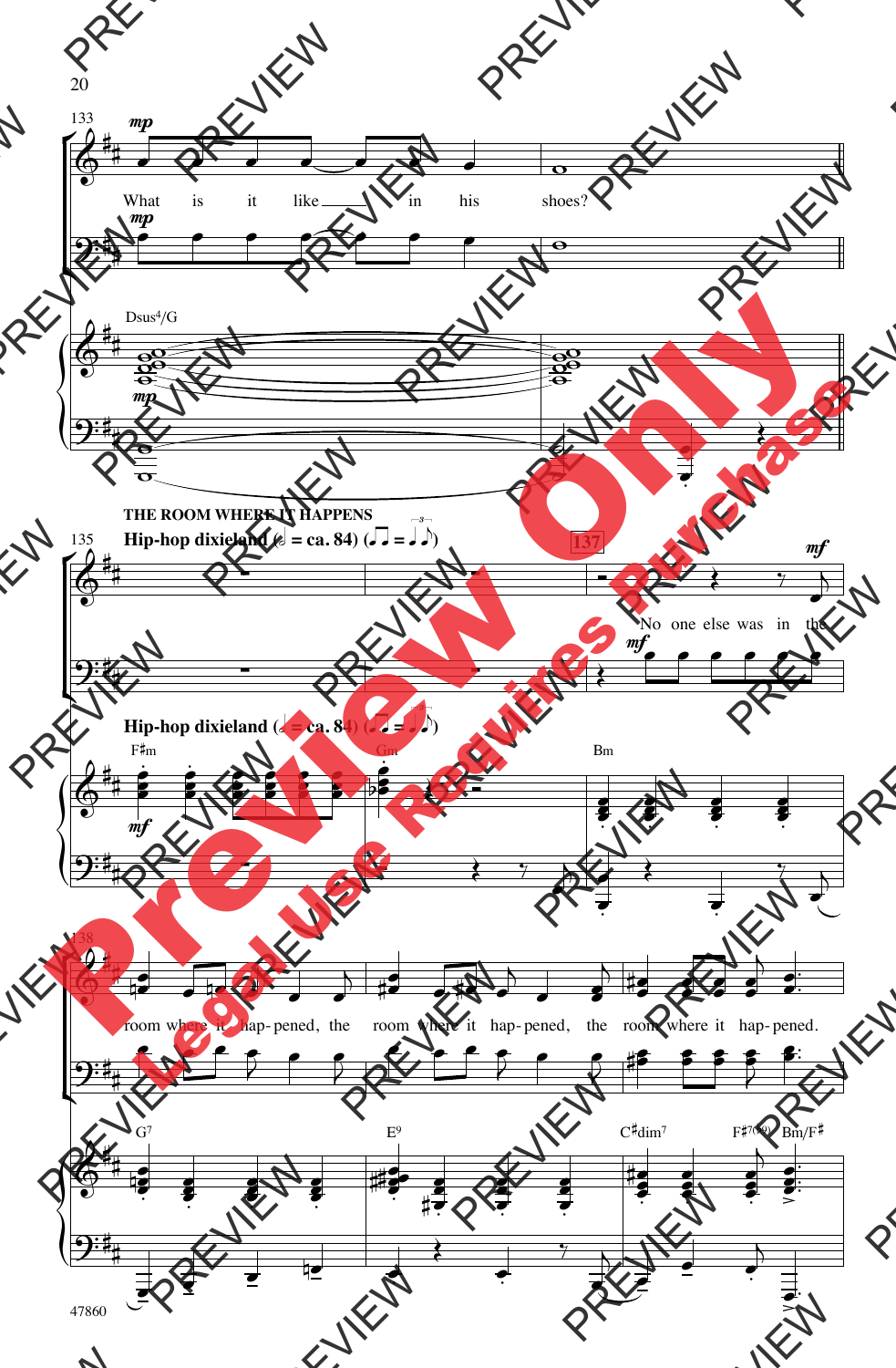![](_page_19_Figure_0.jpeg)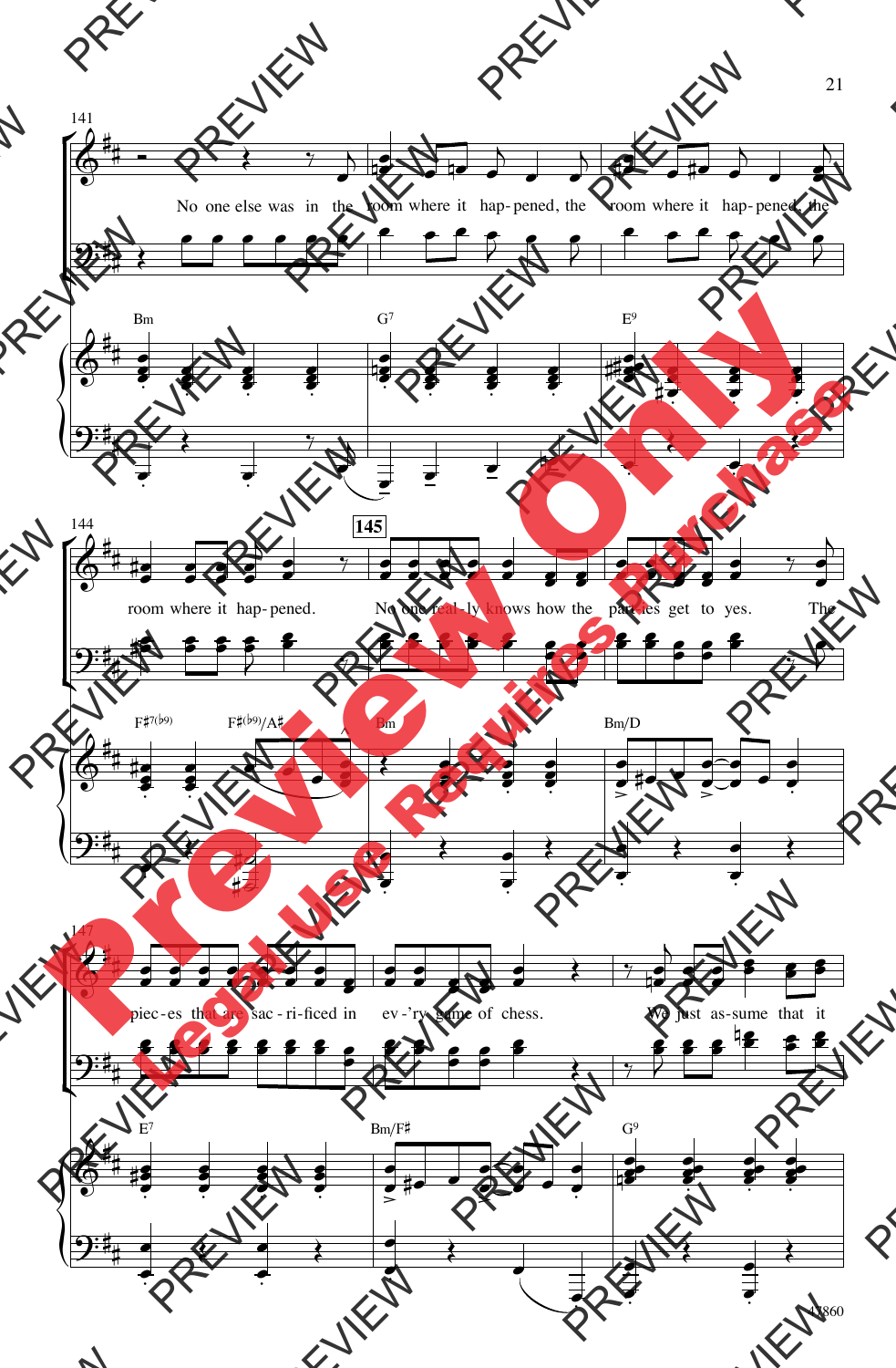![](_page_20_Figure_0.jpeg)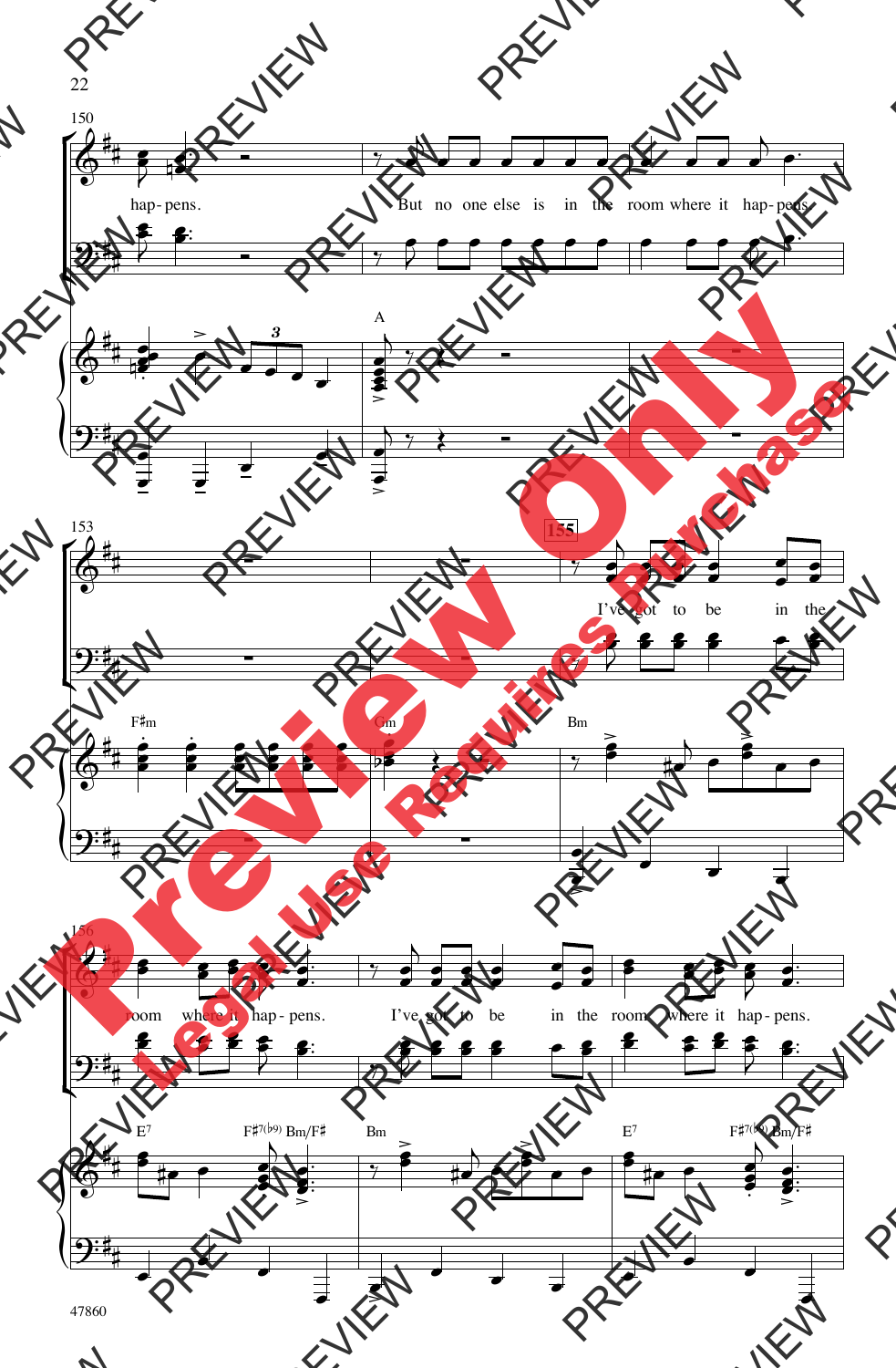![](_page_21_Figure_0.jpeg)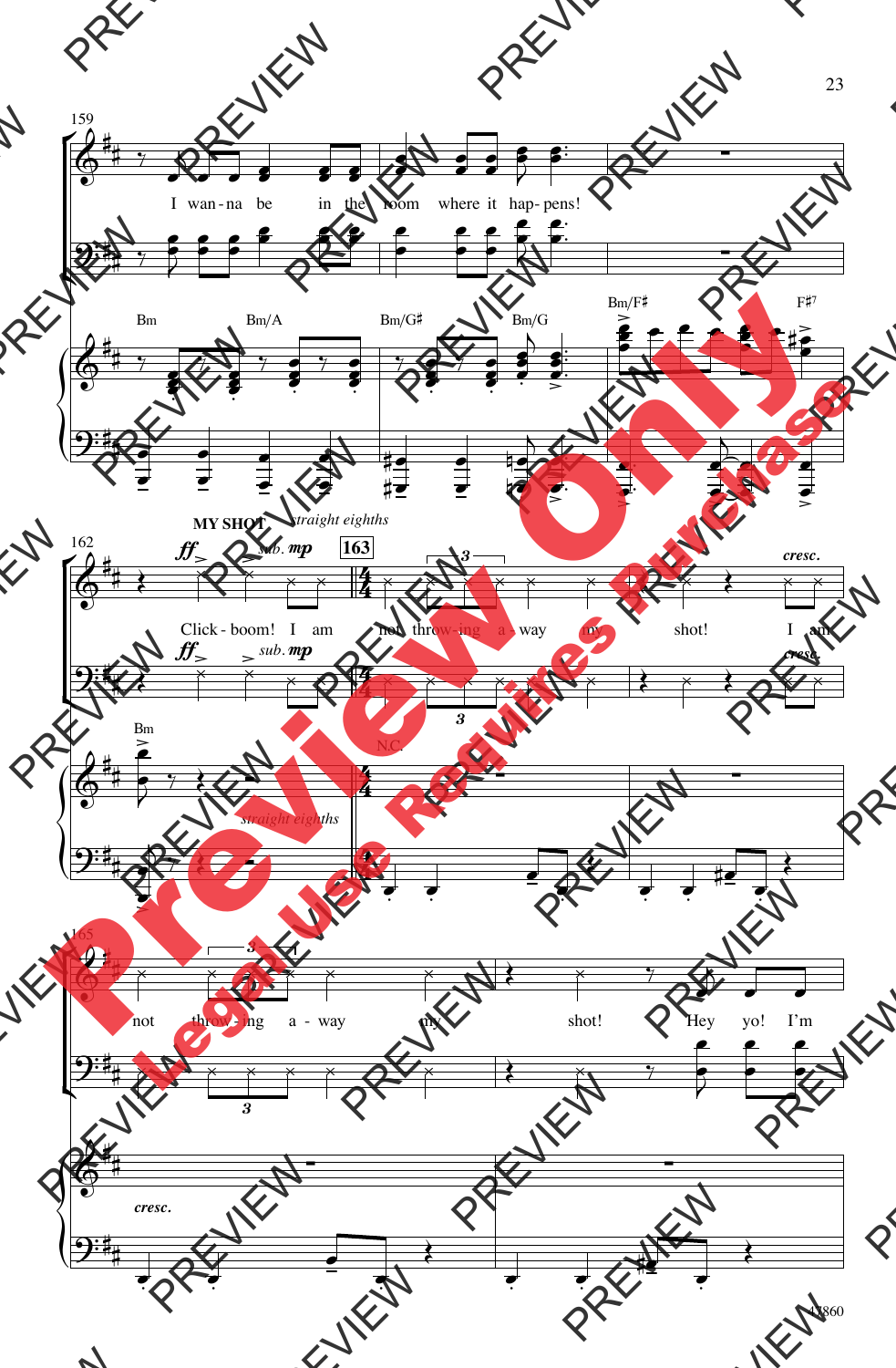![](_page_22_Figure_0.jpeg)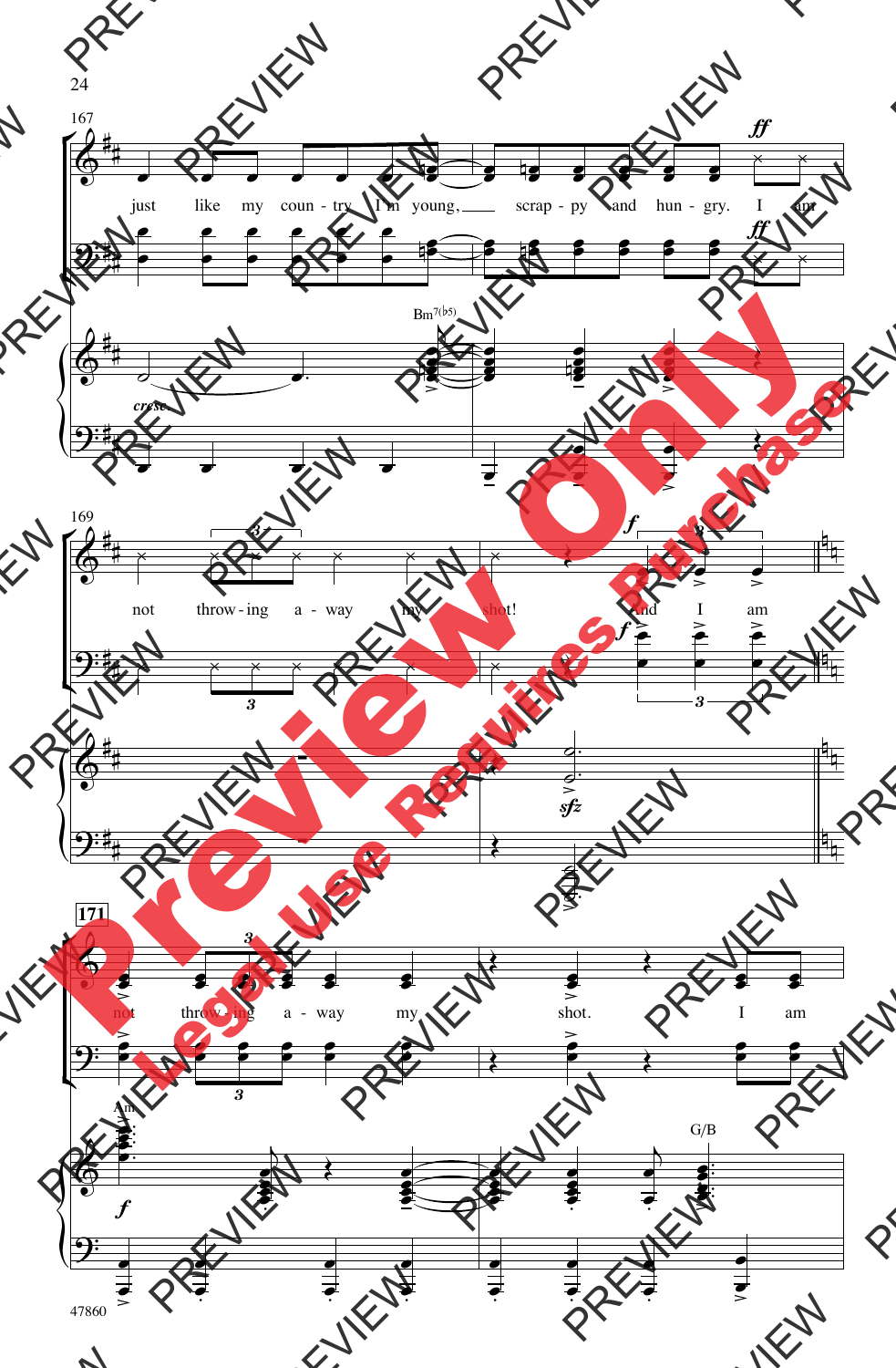![](_page_23_Figure_0.jpeg)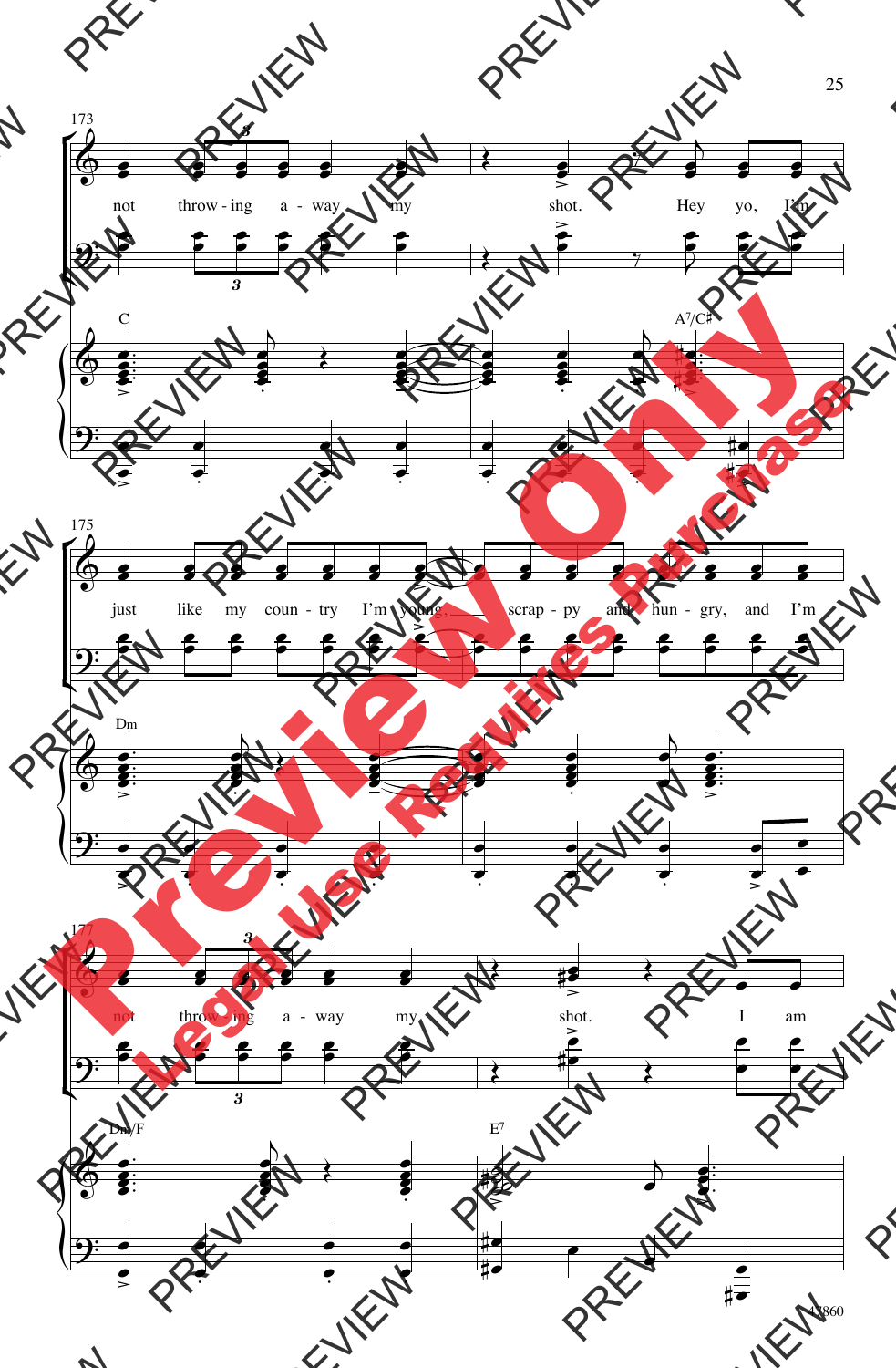![](_page_24_Figure_0.jpeg)

<sup>47860</sup>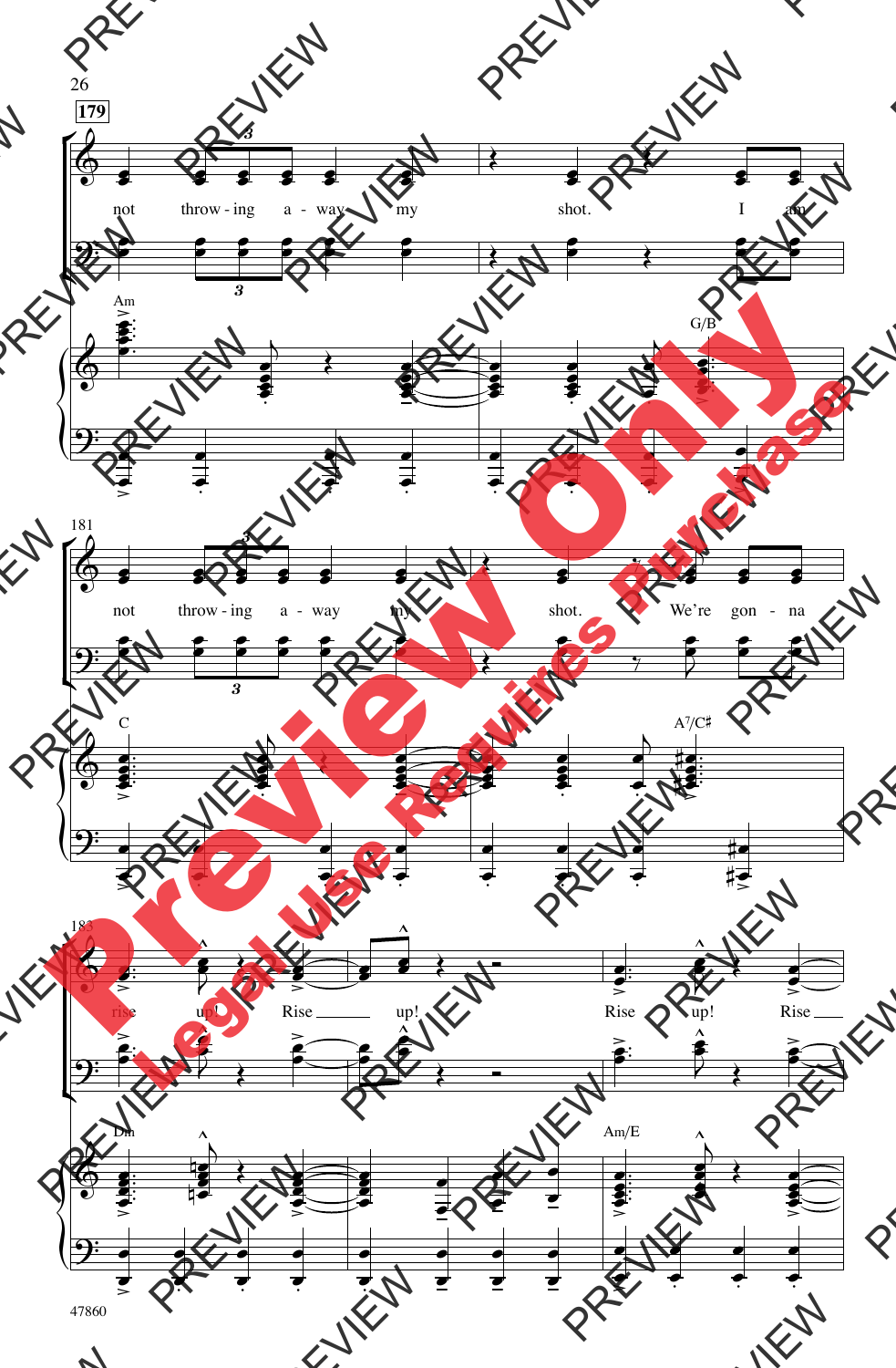![](_page_25_Figure_0.jpeg)